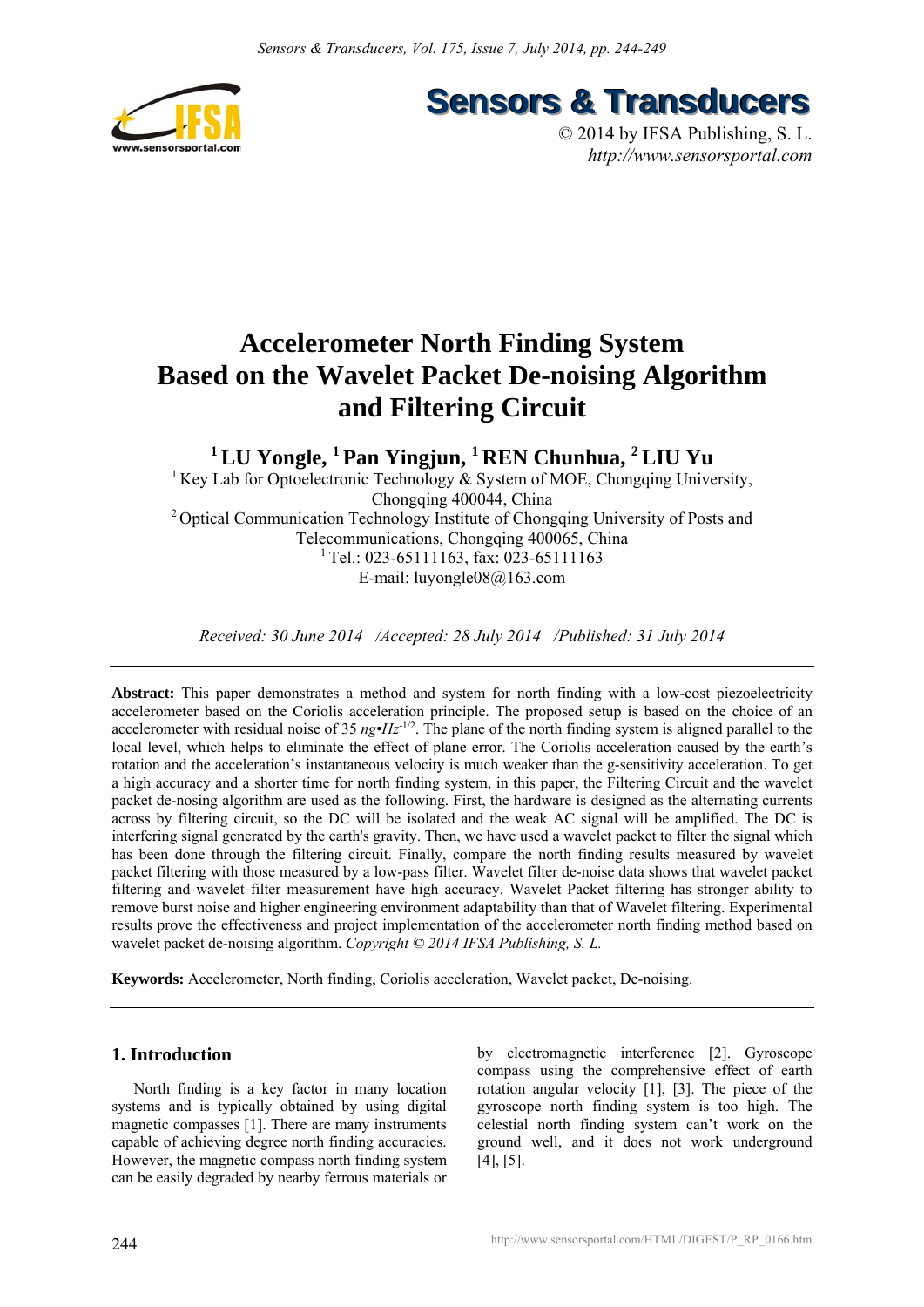In the  $21<sup>st</sup>$  century, traditional natural resource is relatively scarce [6]. Before nascent energy appears, the smaller reserves of resource exploitation and traditional resources secondary exploitation seem to be particularly important. One of the key technologies for the resources secondary exploitation and smaller reserves resource exploitation is north finding technology, which need low cost and high accuracies. With the continuous improvement of the accuracy of the accelerometer and maturity of digital signal processing technology [7], making the accelerometer north finding system which based on Coriolis acceleration becomes a reality.

The plane of turntable error, sampling error et al. restrict the measurement accuracy of the north finding based on accelerometer. There are many improvements, such as choosing more performance accelerometer to measure the Coriolis acceleration [8], improving the accuracy of the sampling circuit, or increasing the speed of the turntable. These improvements can improve the north finding measurement accuracy. However, this hardware improvement requires higher cost and longer time. In this paper, we discuss the most significant error sources that degrade the performance of accelerometer north finding system. This is done in order to maximize the performance of the accelerometer. Theoretically, if the errors of accelerometer are compensated, it is possible to measure very small acceleration, and we can get a high level of the system's measurement. First, the signal of the accelerometer will be filtered through the filter circuit. In this part, the direct current signal will be removed from the signal, which is caused by the gravity. Then it is unused for the north finding. The AC signal will be amplified by the OP07. Finally, the wavelet packet will further filter the noise component of the AC signal. This method further effective combination of hardware and software to achieve low cost, strong anti-interference north finding system.

# **2. The Principle of Accelerometer North Finding System**

The accelerometer north finding system is based on the principle of the Coriolis acceleration. The mathematical expression for the Coriolis force appeared in an 1835 paper written by French scientist Gaspard-Gustave Coriolis [9]. At a given rate of rotation of the observer, the magnitude of the Coriolis acceleration of the object is proportional to the velocity of the object and also to the sine of the angle between the direction of movement of the object and the axis of rotation.

The vector formula for the magnitude and direction of the Coriolis acceleration [10] is:

$$
a_c = -2\nu \times w_e, \qquad (1)
$$

where  $a_c$  is the acceleration of the particle in the rotating system, *v* is the velocity of the particle in the rotating system, and *we* is the angular velocity vector which has magnitude equal to the rotation rate  $\omega$  and is directed along the axis of rotation of the rotating reference frame, and the  $\times$  symbol represents the cross product operator. Just as showed the Fig. 1.

When the accelerometer moves with the turntable, the direction of the accelerometer's velocity is changing, so the angle between the direction of earth's rotation in the local plane and the direction of the accelerometer's speed is changing with the accelerometer moving. As a result, the Coriolis acceleration is only relevant to the angle. In other words, we can find the north by measuring the Coriolis acceleration. In this way, accelerometer outputs the ideal transfer curve shown in Fig. 1. The peak corresponds to the true north, so by seeking peak of the line can we achieve the north finding purposes.



**Fig. 1.** Schematic for (a) an accelerometer movement (b) the accelerometer output.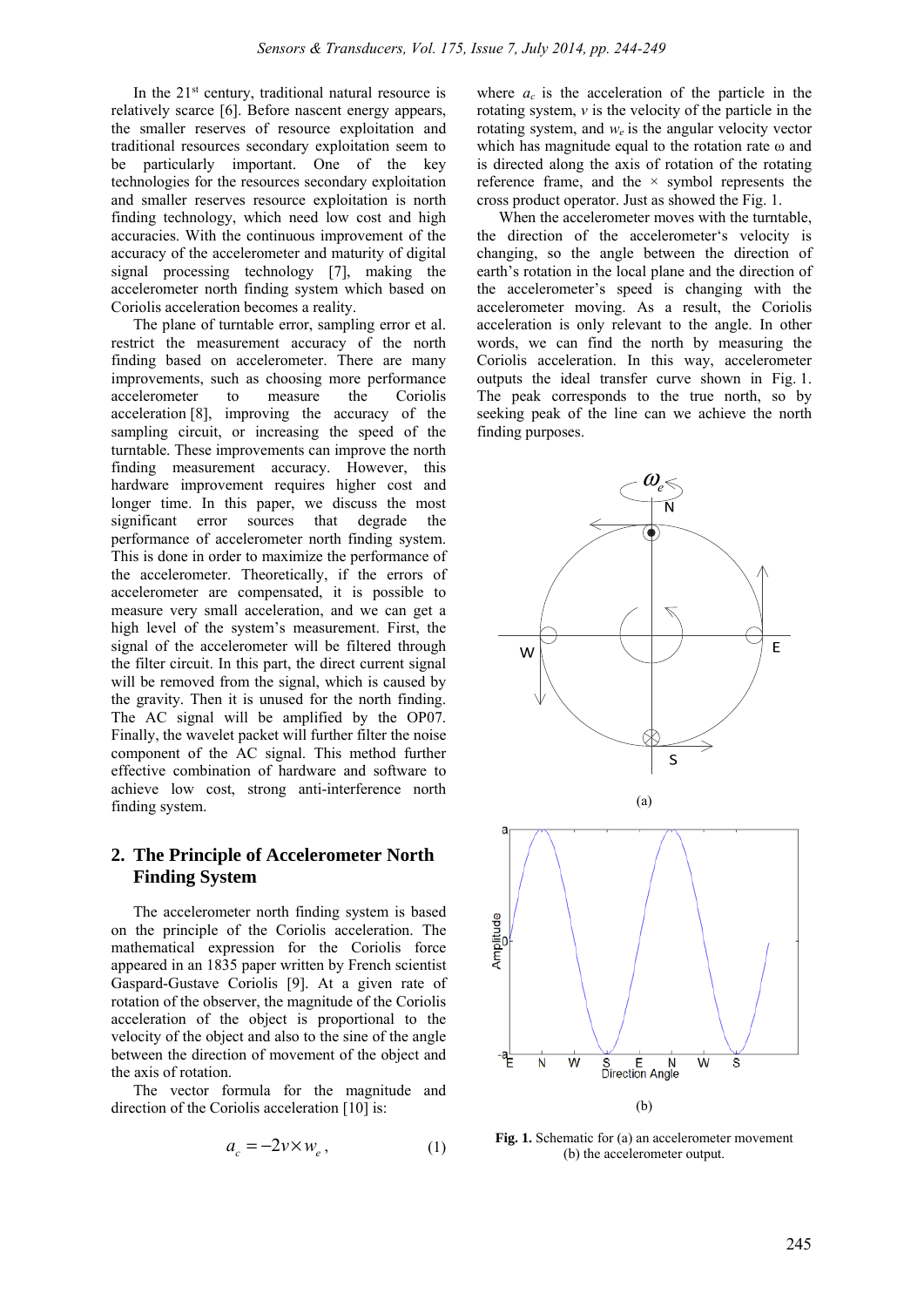# **3. Analysis the Accelerometer Output Signal and Hardware Design**

Accelerometer's output signal contains four parts: a constant value output (accelerometer sensitive gravitational field); Coriolis acceleration values; sampling circuit measurement error; and accelerometer output error. Following formula:

$$
a = a_g + \mathcal{E}_a + \mathcal{E} + a_c, \qquad (2)
$$

Sensitive accelerometer output *ag* is as a constant gravitational field; accelerometer output error *ε<sup>a</sup>* is white noise; sampling circuit error  $\varepsilon$  is the same as the white noise error;  $a_c$  is the Coriolis acceleration which includes north finding information.

Coriolis acceleration just as the following:

$$
a_c = -2v \times w_e = -2\omega \times r \times w_e, \qquad (3)
$$

where  $\nu$  is the linear velocity of the accelerometer, and *ω* is the accelerometer rotational angular velocity. *r* is the distance from the center of the turntable to the accelerometer, and  $\omega_e$  is the angular velocity of the Earth's rotation component in the horizontal direction.

The output of the north finding systems just is as the following. The distance *r* between the accelerometer and the center of the turntable is 10 *cm*, and the rotation speed of the turntable is 8 *R/S*. The earth's rotation component in the horizontal direction in the 29°35′ north latitude is 6.3e-05 *rad/s*. In this way, the amplitude of the Coriolis acceleration is 7.9e-05 *G*, and the frequency is 8 *Hz*. Using original data for finding north is difficult because the Coriolis acceleration is far less than that of gravity accelerometer. In order to improve the measured signal quality, the stand procedures, such as isolation and amplification, have been used.

As mentioned above, the main purpose of the system is three-fold: first, to isolate the direct current, the value of which is much bigger than the alternating current value, the current signal will change into the voltage signal in the current sampling circuit which is provided with a resistors R0, the direct voltage will be cut-off, while alternating voltage will pass through the capacitance C1. And second, to amplify the alternating voltage was realized by using two typical operational (OP07) amplifiers, at last, the voltage to frequency converter was using AD652. The schematic circuit is just as the Fig. 2.

# **4. The Principle of the Wavelet Packet**

The accelerometer has been widely used in various applications, however, such analog transducer-incorporated electronic measurement system produces signal proportional to the desired

input, but certain artifacts may affect the measurement response due to senor dynamic and electronic noise [11]. The accelerometer's noise and the outside interference vibration will affect the accuracy of north finding. Wavelet transform (WT) is a signal processing tool that can be considered as an extension of the traditional Fourier transform with adjustable window location and size [12]. Wavelet packet transform (WPT) is an extension of WT that provides a complete level-by-level frequency-time decomposition [13], [14]. The basic concept of the WPT and its matrix representation are briefly presented here. The main characteristic of WPT is that it also decomposes high frequency bands which are kept intact for wavelet decomposition (WT) [16]. Therefore, the time frequency information in the high frequency bands can also be analyzed in details.



**Fig. 2.** The schematic circuit diagram for isolation and amplification.

It also can select corresponding frequency band adaptively according to the characteristics of the analyzed signal, matching with the signal spectrum [15], thereby increasing the time–frequency resolution. Hence, WPT has a wider range of applications than the WT since it can achieve a very fine resolution in both high and low frequency bands.

The wavelet transform can be implemented by means of a pair of low-pass and high-pass wavelet filters. Define  $h(k)$  and  $g(k)=(-1)^k h(1-k)$ . These filters, also known as quadrature mirror filters, are constructed from the selected wavelet function  $\psi(t)$ and their corresponding scaling function  $\varphi(t)$  is just as follows [17]:

$$
\begin{cases}\n\varphi(x) = \sum_{k \in \mathbb{Z}} h_k \varphi(2t - k) \\
\psi(x) = \sum_{k \in \mathbb{Z}} g_k \varphi(2t - k)\n\end{cases} (4)
$$

To perform wavelet packet transform of a signal at a certain level, the function in the eq. (4) is expressed as:

$$
\begin{cases}\n u_{2n}(x) = \sqrt{2} \sum_{k \in \mathbb{Z}} h_k u_n(2t - k) \\
 u_{2n+1}(x) = \sqrt{2} \sum_{k \in \mathbb{Z}} g_k u_n(2t - k)\n\end{cases} (5)
$$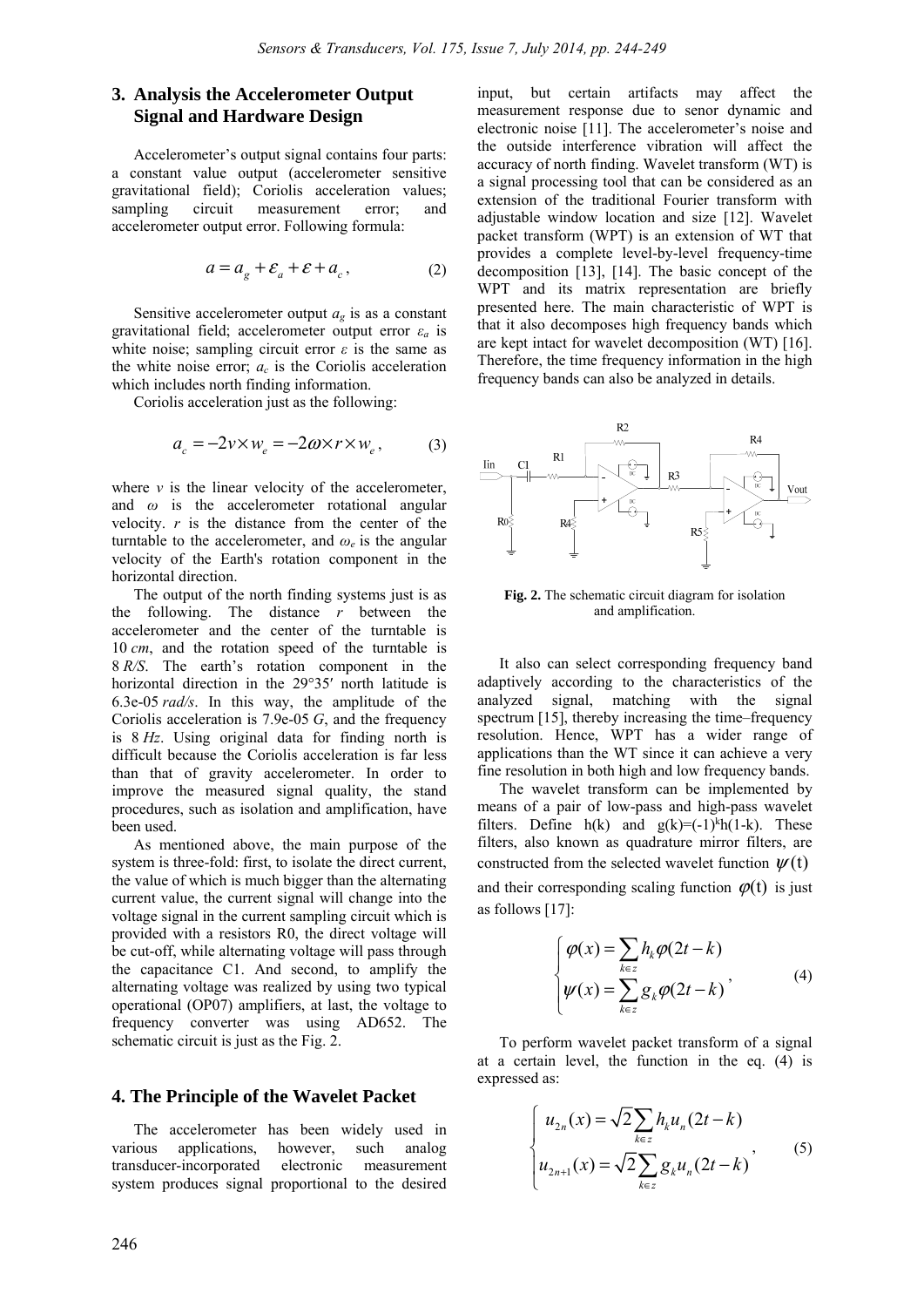where  $u_0(t) = \phi(t)$ , and  $u_1(t) = \psi(t)$ . The signal is decomposed as [18], [19]:

$$
\begin{cases} d_{j,2n}(k) = \sum_{l} h_{l-2k} d_{j+1,n}(l) \\ d_{j,2n+1}(k) = \sum_{l} g_{l-2k} d_{j+1,n}(l) \end{cases}
$$
 (6)

where  $d_{j,n}$  is defined as the wavelet coefficients at the level j, n is defined as sub-band,  $d_{j+1,2n}$  and  $d_{j+1,2n+1}$ are defined as the wavelet coefficients at the level j+1, 2n and 2n+1 and they are sub-bands, and the m is the number of the wavelet coefficients.

Reconstruction formula of the wavelet packer transform is:

$$
d_{j+1,n}(k) = \sum_{l} h_{k-2l} d_{j,2n}(l) + \sum_{l} g_{k-2l} d_{j,2n+1}(l) \,, \quad (7)
$$

## **5. Experiment Results**

In this paper, we chose the piezoelectricity accelerometer as the acceleration sensor, the measure range of the accelerometer is 5 G, scale factor is 10 V/G and the residual noise is 35 *ng*•*Hz*-1/2. The accelerometer is fixed on the small turntable, and the turntable is placed on the plane of the two axis turntable, which can help the plane of the small turntable parallel with the horizontal plane. As shown in Fig. 3.

As we know, the change of the temperature influences the accuracy of acceleration measurement. We put the system in the laboratory, and the temperature is 20° for 2 hours.



**Fig. 3.** The north finding experimental system.

In the Fig. 4,  $\times$  is the original data, the black color curve is the result of low-pass filtering, the rad color curve is the result of the wavelet filtering and the blue color curve is the result of the wavelet packet filtering. We can see from the Fig. 4 that all of the three ways of filtering can suppress the noise of the original date well. Compare with the wavelet packet filtering result, the data of wavelet filtering has a better smooth, and the wavelet filtering can show much more information. The two curves of the wavelet filtering and wavelet packet filtering are very similar, which means there is a small difference between the two kinds of the filtering. However, the wavelet packet filtering can suppress the outside interference signal which is better than the wavelet filtering. More details are shown in the Fig. 5. The Fig. 5 is just part of the Fig. 4.



**Fig. 4.** The difference of different filtering result.



**Fig. 5.** The partial amplification of the filtering result.

The filtering effects of the three ways are just as the Table 1. The low-pass filtering way can get less SNR and PSNR, the SNR of low-pass filtering is 77.31 % to the SNR of wavelet filter, and 77.73 % to that of the wavelet packet filtering, respectively. The PSNR of the low-pass filtering is 79.87 % to PSNR of wavelet filter and 80.25 % to that of wavelet packet filtering, respectively. However, the result of the low-pass filtering is with bigger RMSE and worse similitude. Both of the wavelet filtering and wavelet packet filtering have less RMSE and more similitude. The SNR, PSNR, RMSE and similitude of the both filtering ways are in the same level.

Combine with the Fig. 5, we can know that in the same condition, the wavelet packet filtering can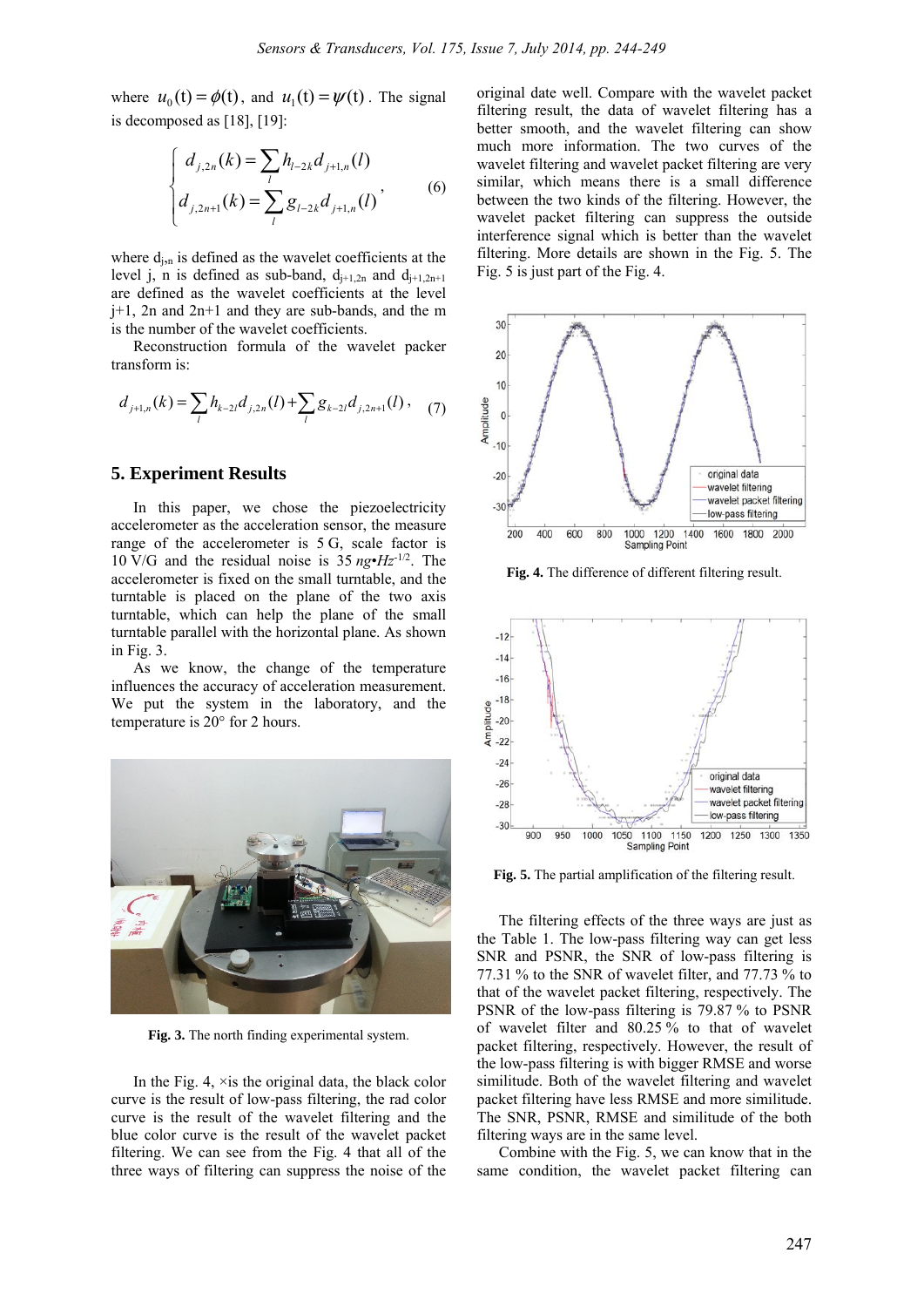eliminate burst noise better than the wavelet packet. In other words, the north finding system with wavelet packet filtering can depress the outside interference signal well. The low-pass filtering way de-noise can get ideal result. However, the low-pass filtering way can't remove the noise. The noise's frequency is close to the frequency of the signal of the acceleration, as shown in the Fig. 5.

|                               | Low-pass Wavelet<br>filter | filter      | Wavelet<br>packet filter |
|-------------------------------|----------------------------|-------------|--------------------------|
| <b>SNR</b>                    | 20.2745                    | 26.2238     | 26.0834                  |
| <b>PSNR</b>                   | 23.6067                    | 29.5560     | 29.4156                  |
| <b>RMSE</b>                   | 2.0573                     | 1.0371      | 1.0540                   |
| Similarity                    | 99.53 %                    | 99.88%      | 99.88%                   |
| The error of north<br>finding | $4^\circ$                  | $3^{\circ}$ | $3^{\circ}$              |

**Table 1.** The result of the different.

### **6. Summary**

In this paper, the wavelet packet filtering de-noise way is used in the north finding system, the isolation and amplification circuit are designed, the following experiment and test have been done, and the date shows that the north finding system de-noise with low-pass filter way can reach less SNR and RSNR level. However, it can't find the true north perfectly. The SNR, PSNR, RMSR and similitude of the both of wavelet filter and wavelet packet filter are in the same level. However, the wavelet packet filter can remove burst noise well. In this way, the system can adopt the abnormal vibration in the environment complete and it has a better robust fault tolerance. The experimental results indicated that the accelerometer north finding based on the wavelet packer filter de-noise is rationality, and the filtering way is effective. The above work gives a theoretical guidance for the accelerometer north finding system in the engineering.

### **Acknowledgements**

This work was supported in part by the National Natural Science Foundation of China under Grant 51175535 and Grant 61274119, in part by the Natural Science Foundation Project of CQ CSTC under Grant CSTC2012jjB40009.

## **References**

- [1]. L. I. Iozan, M. Kirkko-Jaakkola, J. Collin, J. Takala, C. Rusu, Using a MEMS gyroscope to measure the Earth's rotation for gyrocompassing applications, *Measurement Science and Technology*, Vol. 23, No. 2, 2012, pp. 1-8.
- [2]. Li Ji, Zhang Qi, Chen Dixiang, Magnetic interferential field compensation in geomagnetic measurement, *Transactions of the Institute of*

*Measurement and Control*, Vol. 36, Issue 2, 2014, pp. 244-251.

- [3]. Xie Mu-Jun, Li Li-Ting, Wang Zhi-Qian, Study and application of variable period sampling in strap-down north seeking system, *Energy Procedia*, Vol. 16, Part C, 2012, pp. 2081-2086.
- [4]. Lijun Zhang, Huabo Yang, Shifeng Zhang, Hong Cai, Shan Qian, Strapdown stellar-inertial guidance system for launch vehicle, *Aerospace Science and Technology*, Vol. 33, 2014, pp. 122-134.
- [5]. H. Zhang, W. Zheng, J. Wu, G. Tang, Investigation on single-star stellar-inertial guidance principle using equivalent formation compression theory, *Science in China, Series E: Technological Sciences*, Vol. 52, No. 10, 2009, pp. 2924-2929.
- [6]. N. Barbalios, P. Tzionas, A robust approach for multi-agent natural resource allocation based on stochastic optimization algorithms, *Applied Soft Computing*, Vol. 18, May 2014, pp. 12-24.
- [7]. Claudia Comi, Alberto Corigliano, Aldo Ghisi, Sarah Zerbini, A resonant micro accelerometer based on electrostatic stiffness variation, *Mechanica*, Vol. 48, 2013, pp. 1893-1900.
- [8]. Guofu Sun, Qitai Gu, Accelerometer based north finding system, in *Proceedings of the IEEE Position Location and Navigation Symposium*, San Diego, CA, 13-16 March 2000, pp. 399-403.
- [9]. Gaspard-Gustave de Coriolis, Sur les équations du mouvement relatif des systèmes de corps, *Journal de l'École Polytechnique*, cahier, XV, cahier XXIV, 1835, pp. 142-154.
- [10]. David Hestenes, New foundations for classical mechanics, *Kluwer Academic Publishers*, *The Netherlands*, 1990, pp. 312.
- [11]. W.-C. Lin, C.-X. Dai, D.-L. Deng, K-S. Ou, Performance evaluation of drift-free integration for navigation and velocity feedback applications, *Journal of the Chinese Institute of Engineers*, Vol. 35, Issue 6, 2012, pp. 767-778.
- [12]. S. A. Neild, P. D. McFadden, M. S. Williams, A review of time-frequency methods for structural vibration analysis, *Engineering Structures*, Vol. 25, Issue (6), 2003, pp. 713-728.
- [13]. Pavle Boškoski, Đani Juričić, Fault detection of mechanical drives under variable operating conditions based on wavelet packet Rényi entropy signatures, *Mechanical Systems and Signal Processing*, Vol. 31, August 2012, pp. 369-381.
- [14]. Kexin Xing, Peipei Yang, Jian Huang, Yongii Wang, Quanmin Zhu, A real-time EMG pattern recognition method for virtual myoelectric hand control, *Neurocomputing*, Vol. 136, 2014, pp. 345-355.
- [15]. Tian He, Denghong Xiao, Qiang Pan, Analysis on accuracy improvement of rotor-stator rubbing localization based on acoustic emission beamforming method, *Ultrasonics*, Vol. 54, Issue 1, January 2014, pp. 318-329.
- [16]. Pengfei Li, Yongying Jiang, Jiawei Xiang, Experimental investigation for fault diagnosis based on a hybrid approach using wavelet packet and support vector classification, *The Scientific World Journal,* Vol. 2014, 2014, Article ID 145807, pp. 1-10.
- [17]. Ruqiang Yan, Robert X. Gao, Xuefeng Chen, Wavelets for fault diagnosis of rotary machines: A review with applications, *Signal Processing*, Vol. 96, 2014, pp. 1-15.
- [18]. R. R. Coifman, M. V. Wickerhauser, Entropy-based algorithms for best basis selection, *IEEE*